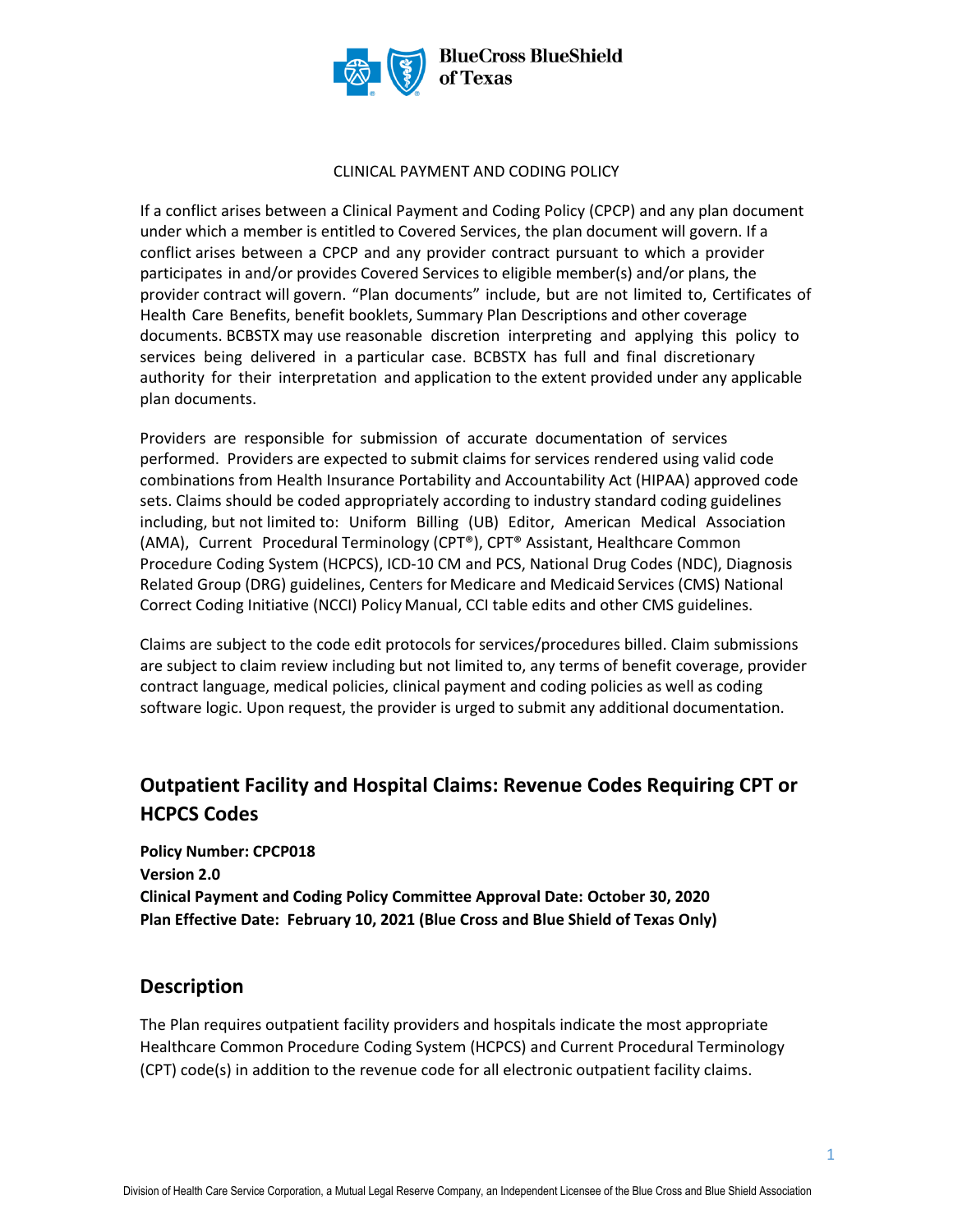

### **Reimbursement Information:**

All electronic claims submitted by an outpatient facility provider or hospital must include a supporting HCPCS, or CPT code with a revenue code unless otherwise specified in the provider contract. Revenue codes and procedure code combinations that are submitted on outpatient claims should reflect the services that were provided to the patient on that date of service. These codes should be submitted on the same line for accurate claims processing. If more than one HCPCS or CPT code is needed for a revenue code, the revenue code should also appear on a separate line.

### **A revenue code and corresponding HCPCS or CPT code must be compatible. Refer to the most current Uniform Billing Editor for appropriate code sets.**

Outpatient facility and hospital claims may be denied when received without the corresponding appropriate HCPCS/CPT codes associated with the following list of revenue codes. If the claim has been denied, it may be resubmitted with the correct HCPCS or CPT code.

| <b>REVENUE</b><br><b>CODE</b> | <b>DESCRIPTION</b>                                     |
|-------------------------------|--------------------------------------------------------|
| 0274                          | Medical/Surgical Supplies- Prosthetic/Orthotic devices |
| 030X                          | <b>Laboratory - Clinical Diagnostic</b>                |
| 0300                          | Laboratory- General                                    |
| 0301                          | Laboratory-Chemistry                                   |
| 0302                          | Laboratory-Immunology                                  |
| 0303                          | Laboratory-Renal Patient                               |
| 0304                          | Laboratory-Nonroutine dialysis                         |
| 0305                          | Laboratory-Hematology                                  |
| 0306                          | Laboratory- Bacteriology and Microbiology              |
| 0307                          | Laboratory-Urology                                     |
| 0309                          | Laboratory-Other                                       |
| 031X                          | Laboratory - Pathology                                 |
| 0310                          | Laboratory - Pathology General                         |
| 0311                          | Laboratory - Pathology Cytology                        |
| 0312                          | Laboratory - Pathology Histology                       |
| 0314                          | Laboratory - Pathology Biopsy                          |
| 0319                          | Laboratory - Pathology Other                           |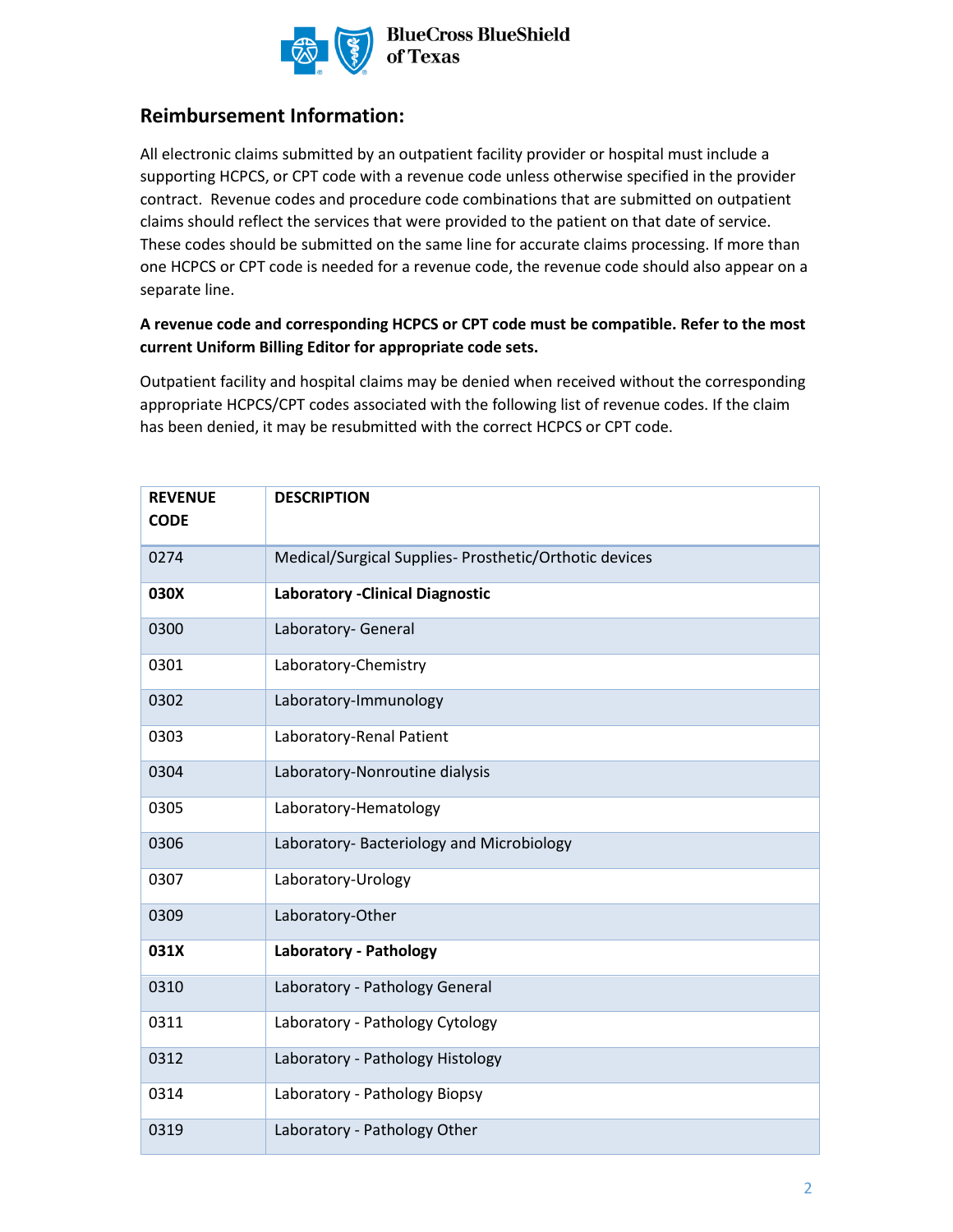

BlueCross BlueShield<br>of Texas

| <b>REVENUE</b><br><b>CODE</b> | <b>DESCRIPTION</b>                                                          |  |  |  |  |  |
|-------------------------------|-----------------------------------------------------------------------------|--|--|--|--|--|
| 032X                          | <b>Radiology-Diagnostic</b>                                                 |  |  |  |  |  |
| 0320                          | Radiology- Diagnostic General                                               |  |  |  |  |  |
| 0321                          | Radiology-Diagnostic Angiocardiography                                      |  |  |  |  |  |
| 0322                          | Radiology- Diagnostic Arthrography                                          |  |  |  |  |  |
| 0323                          | Radiology- Diagnostic Arteriography                                         |  |  |  |  |  |
| 0324                          | Radiology- Diagnostic Chest X-ray                                           |  |  |  |  |  |
| 0329                          | Radiology-Diagnostic Other                                                  |  |  |  |  |  |
|                               | Radiology - Therapeutic and/or Chemotherapy Admin                           |  |  |  |  |  |
| 0331                          | Radiology - Therapeutic and/or Chemotherapy Admin-Chemo Admin-<br>Injection |  |  |  |  |  |
| 0332                          | Radiology - Therapeutic and/or Chemotherapy Admin- Chemo Admin- Oral        |  |  |  |  |  |
| 0333                          | Radiology - Therapeutic and/or Chemotherapy Admin- Radiation Therapy        |  |  |  |  |  |
| 0335                          | Radiology - Therapeutic and/or Chemotherapy Admin- Chemo Admin-IV           |  |  |  |  |  |
|                               | <b>Nuclear Medicine</b>                                                     |  |  |  |  |  |
| 0340                          | Nuclear Medicine- General                                                   |  |  |  |  |  |
| 0341                          | Nuclear Medicine-Diagnostic                                                 |  |  |  |  |  |
| 0342                          | Nuclear Medicine-Therapeutic                                                |  |  |  |  |  |
| 0349                          | Nuclear Medicine-Other                                                      |  |  |  |  |  |
| 035X                          | <b>CT Scan</b>                                                              |  |  |  |  |  |
| 0350                          | CT Scan- General                                                            |  |  |  |  |  |
| 0351                          | CT Scan-Head Scan                                                           |  |  |  |  |  |
| 0352                          | CT Scan-Body Scan                                                           |  |  |  |  |  |
| 0359                          | CT Scan-Other                                                               |  |  |  |  |  |
| 036X                          | <b>Operating Room Services</b>                                              |  |  |  |  |  |
| 0360                          | <b>Operating Room Services- General</b>                                     |  |  |  |  |  |
| 0361                          | <b>Operating Room Services- Minor Surgery</b>                               |  |  |  |  |  |
| 0362                          | Operating Room Services- Organ Transplant- other than kidney                |  |  |  |  |  |
| 0367                          | <b>Operating Room Services-Kidney Transplant</b>                            |  |  |  |  |  |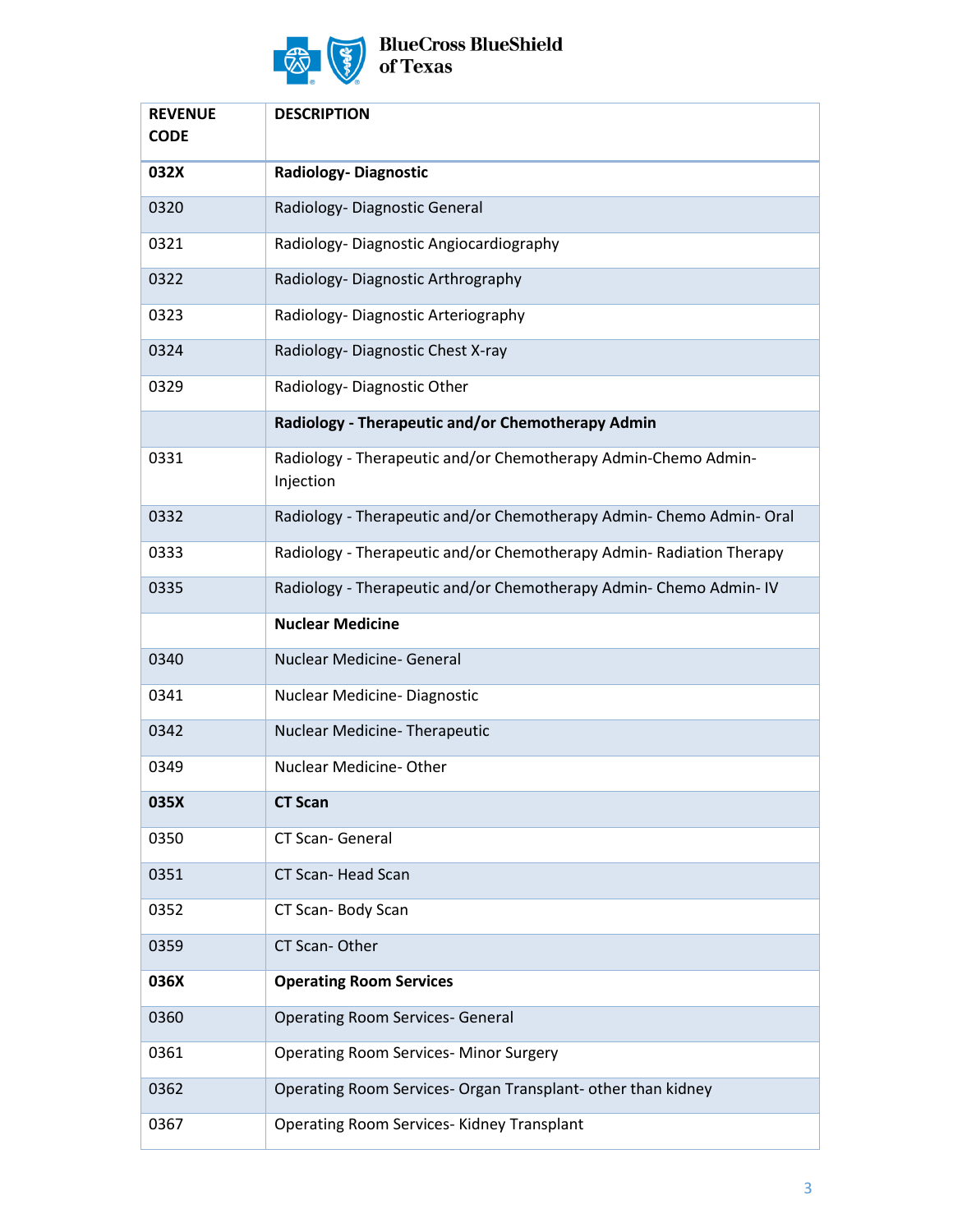

# BlueCross BlueShield<br>of Texas

| <b>REVENUE</b><br><b>CODE</b> | <b>DESCRIPTION</b>                                          |  |  |  |  |
|-------------------------------|-------------------------------------------------------------|--|--|--|--|
| 0369                          | <b>Operating Room Services-Other</b>                        |  |  |  |  |
| 038X                          | <b>Blood&amp; Blood Products</b>                            |  |  |  |  |
| 0380                          | <b>Blood&amp; Blood Products- General</b>                   |  |  |  |  |
| 0381                          | Blood& Blood Products- Packed red cells                     |  |  |  |  |
| 0382                          | Blood& Blood Products- Whole blood and blood products       |  |  |  |  |
| 0383                          | <b>Blood&amp; Blood Products- Plasma</b>                    |  |  |  |  |
| 0384                          | <b>Blood&amp; Blood Products- Platelets</b>                 |  |  |  |  |
| 0385                          | Blood& Blood Products-Leukocytes                            |  |  |  |  |
| 0386                          | Blood& Blood Products-Other components                      |  |  |  |  |
| 0387                          | Blood& Blood Products- Other derivatives (cryoprecipitates) |  |  |  |  |
| 0389                          | <b>Blood&amp; Blood Products- Other</b>                     |  |  |  |  |
| 040X                          | <b>Other Imaging Services</b>                               |  |  |  |  |
| 0400                          | <b>Other Imaging Services- General</b>                      |  |  |  |  |
| 0401                          | Other Imaging Services- Diagnostic Mammography              |  |  |  |  |
| 0402                          | Other Imaging Services- Ultrasound                          |  |  |  |  |
| 0403                          | Other Imaging Services- Screening Mammography               |  |  |  |  |
| 0404                          | Other Imaging Services- Positron Emission Tomography        |  |  |  |  |
| 0409                          | Other Imaging Services-Other                                |  |  |  |  |
| 041X                          | <b>Respiratory Services</b>                                 |  |  |  |  |
| 0410                          | <b>Respiratory Services- General</b>                        |  |  |  |  |
| 0412                          | Respiratory Services- Inhalation Services                   |  |  |  |  |
| 0413                          | Respiratory Services- Hyperbaric Oxygen Therapy             |  |  |  |  |
| 0419                          | Respiratory Services-Other                                  |  |  |  |  |
| 042X                          | <b>Physical Therapy</b>                                     |  |  |  |  |
| 0420                          | Physical Therapy- General                                   |  |  |  |  |
| 0421                          | Physical Therapy- Visit Charge                              |  |  |  |  |
| 0422                          | Physical Therapy- Hourly Charge                             |  |  |  |  |
| 0423                          | Physical Therapy- Group Rate                                |  |  |  |  |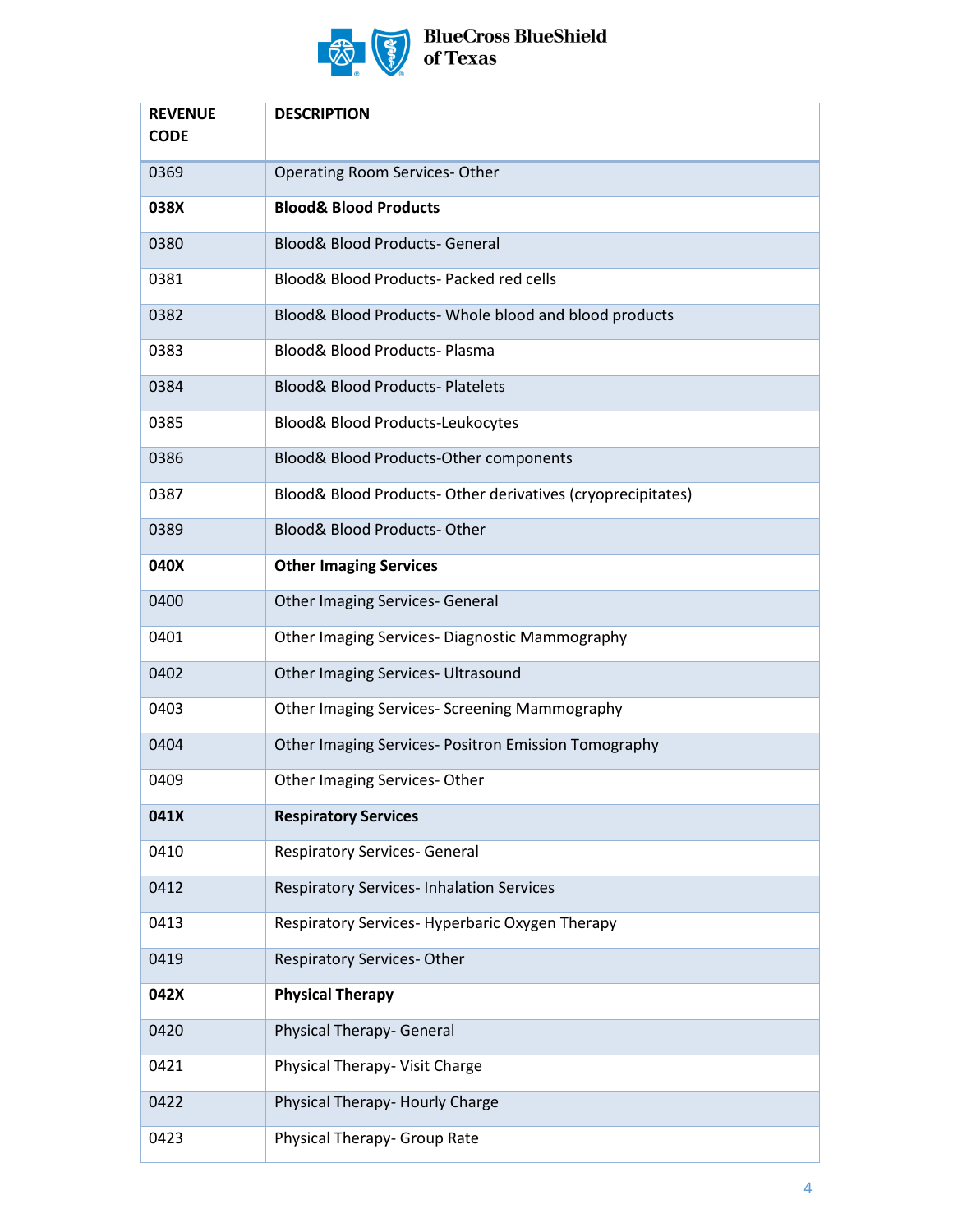

| <b>REVENUE</b><br><b>CODE</b> | <b>DESCRIPTION</b>                                   |
|-------------------------------|------------------------------------------------------|
| 0424                          | Physical Therapy- Evaluation or Reevaluation         |
| 0429                          | Physical Therapy-Other                               |
| 043X                          | <b>Occupational Therapy</b>                          |
| 0430                          | <b>Occupational Therapy- General</b>                 |
| 0431                          | Occupational Therapy- Visit Charge                   |
| 0432                          | Occupational Therapy- Hourly Charge                  |
| 0433                          | Occupational Therapy- Group Rate                     |
| 0434                          | Occupational Therapy- Evaluation or Reevaluation     |
| 0439                          | Occupational Therapy-Other                           |
| 044X                          | <b>Speech-Language Pathology</b>                     |
| 0440                          | Speech-Language Pathology- General                   |
| 0441                          | Speech-Language Pathology- Visit Charge              |
| 0442                          | Speech-Language Pathology-Hourly Charge              |
| 0443                          | Speech-Language Pathology-Group Rate                 |
| 0444                          | Speech-Language Pathology-Evaluation or Reevaluation |
| 0449                          | Speech-Language Pathology-Other                      |
| 045X                          | <b>Emergency Room</b>                                |
| 0450                          | <b>Emergency Room- General</b>                       |
| 0451                          | <b>Emergency Room- EMTALA</b>                        |
| 0452                          | <b>Emergency Room- ER Beyond EMTALA Screening</b>    |
| 0456                          | <b>Emergency Room- Urgent Care</b>                   |
| 0459                          | <b>Emergency Room-Other</b>                          |
| 046X                          | <b>Pulmonary Function</b>                            |
| 0460                          | <b>Pulmonary Function- General</b>                   |
| 0469                          | <b>Pulmonary Function-Other</b>                      |
| 047X                          | <b>Audiology</b>                                     |
| 0470                          | Audiology- General                                   |
| 0471                          | Audiology-Diagnostic                                 |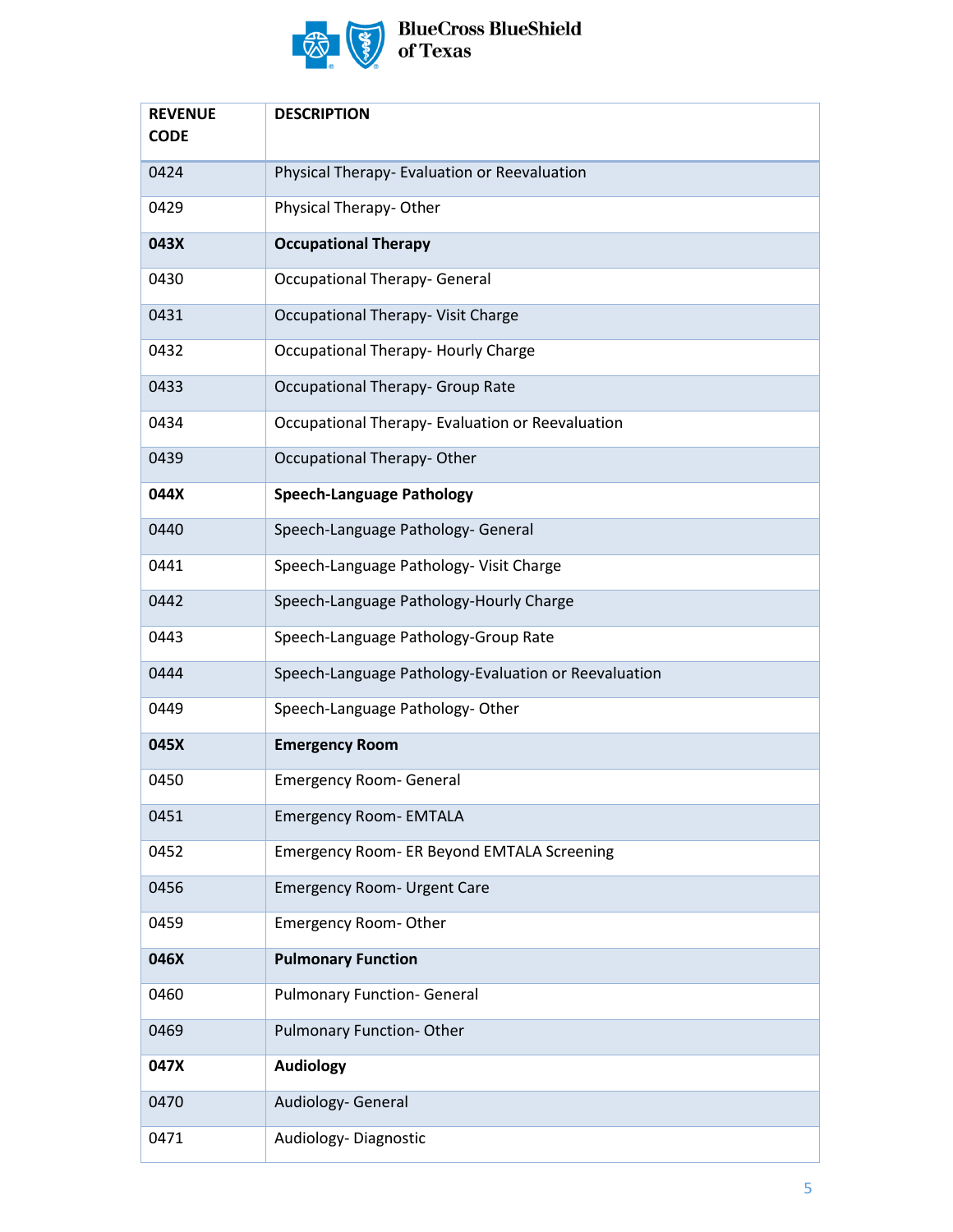

| <b>REVENUE</b><br><b>CODE</b> | <b>DESCRIPTION</b>                                                                                                        |
|-------------------------------|---------------------------------------------------------------------------------------------------------------------------|
| 0472                          | Audiology-Treatment                                                                                                       |
| 0479                          | Audiology-Other                                                                                                           |
| 048X                          | <b>Cardiology</b>                                                                                                         |
| 0480                          | Cardiology- General                                                                                                       |
| 0481                          | Cardiology- Cardiac Cath Lab                                                                                              |
| 0482                          | Cardiology- Stress Test                                                                                                   |
| 0483                          | Cardiology-Echocardiology                                                                                                 |
| 0489                          | Cardiology-Other                                                                                                          |
| 049X                          | <b>Ambulatory Surgery</b>                                                                                                 |
| 0490                          | Ambulatory Surgery- General                                                                                               |
| 0499                          | Ambulatory Surgery-Other                                                                                                  |
| 051X                          | <b>Clinic</b>                                                                                                             |
| 0510                          | Clinic- General                                                                                                           |
| 0511                          | Clinic-Chronic Pain Center                                                                                                |
| 0512                          | <b>Clinic-Dental Clinic</b>                                                                                               |
| 0513                          | Clinic-Psychiatric Clinic                                                                                                 |
| 0514                          | Clinic-OB/GYN Clinic                                                                                                      |
| 0515                          | <b>Clinic-Pediatric Clinic</b>                                                                                            |
| 0516                          | <b>Clinic-Urgent Care Clinic</b>                                                                                          |
| 0517                          | <b>Clinic-Family Practice Clinic</b>                                                                                      |
| 0519                          | Clinic- Other Clinic                                                                                                      |
| 052X                          | <b>Freestanding Clinic</b>                                                                                                |
| 0520                          | <b>Freestanding Clinic- General</b>                                                                                       |
| 0521                          | Freestanding Clinic- Clinic visit by member to RHC/FQHC                                                                   |
| 0522                          | Freestanding Clinic- Home visit by RHC/FQHC Practitioner                                                                  |
| 0523                          | Freestanding Clinic- Family Practice Clinic                                                                               |
| 0524                          | Freestanding Clinic- Visit by RHC/FQHC Practitioner to a member in a SNF or<br>Skilled Swing Bed in a covered Part A Stay |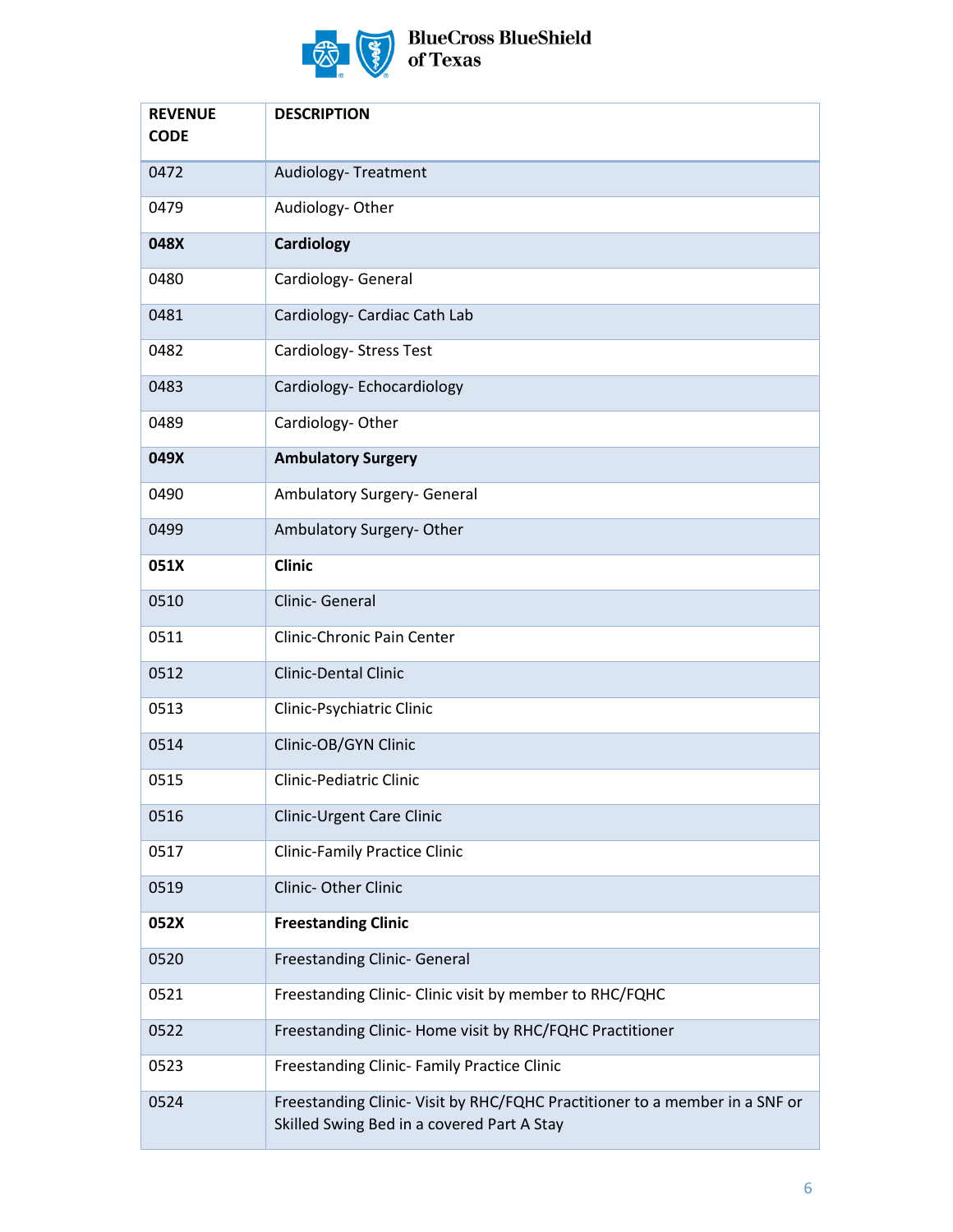

| <b>REVENUE</b><br><b>CODE</b> | <b>DESCRIPTION</b>                                                                                                                  |
|-------------------------------|-------------------------------------------------------------------------------------------------------------------------------------|
| 0525                          | Visit by RHC/FQHC Practitioner to a member in a SNF (not in a covered part<br>A Stay) or NF or ICF MR or other residential facility |
| 0526                          | Freestanding Clinic- Urgent Care Clinic                                                                                             |
| 0527                          | Freestanding Clinic-Visit nurse service to a member's home in a home health<br>shortage area                                        |
| 0528                          | Freestanding clinic- Visit by RHC/FQHC Practitioner to other non-RHC/FQHC<br>site                                                   |
| 0529                          | Freestanding Clinic- Other Freestanding Clinic                                                                                      |
| 053X                          | <b>Osteopathic Services</b>                                                                                                         |
| 0530                          | Osteopathic Services- General                                                                                                       |
| 0531                          | Osteopathic Services- Osteopathic Therapy                                                                                           |
| 0539                          | Osteopathic Services- Other Osteopathic Services                                                                                    |
| 061X                          | <b>Magnetic Resonance Tech (MRT)</b>                                                                                                |
| 0610                          | Magnetic Resonance Tech (MRT)- General                                                                                              |
| 0611                          | Magnetic Resonance Tech (MRT)- Brain/Brain Stem                                                                                     |
| 0612                          | Magnetic Resonance Tech (MRT)- Spinal Cord/Spine                                                                                    |
| 0614                          | Magnetic Resonance Tech (MRT)- Other MRI                                                                                            |
| 0615                          | Magnetic Resonance Tech (MRT)- Head and Neck                                                                                        |
| 0616                          | Magnetic Resonance Tech (MRT)- Lower Extremities                                                                                    |
| 0618                          | Magnetic Resonance Tech (MRT)- Other MRA                                                                                            |
| 0619                          | Magnetic Resonance Tech (MRT)- Other MRT                                                                                            |
|                               | Pharmacy                                                                                                                            |
| 0636                          | Pharmacy-Drugs requiring detail coding                                                                                              |
| 0637                          | Pharmacy- Self-Administrable Drugs                                                                                                  |
| 073X                          | <b>EKG/ECG</b>                                                                                                                      |
| 0730                          | <b>EKG/ECG- General</b>                                                                                                             |
| 0731                          | <b>EKG/ECG- Holter Monitor</b>                                                                                                      |
| 0732                          | <b>EKG/ECG-Telemetry</b>                                                                                                            |
| 0739                          | EKG/ECG- Other                                                                                                                      |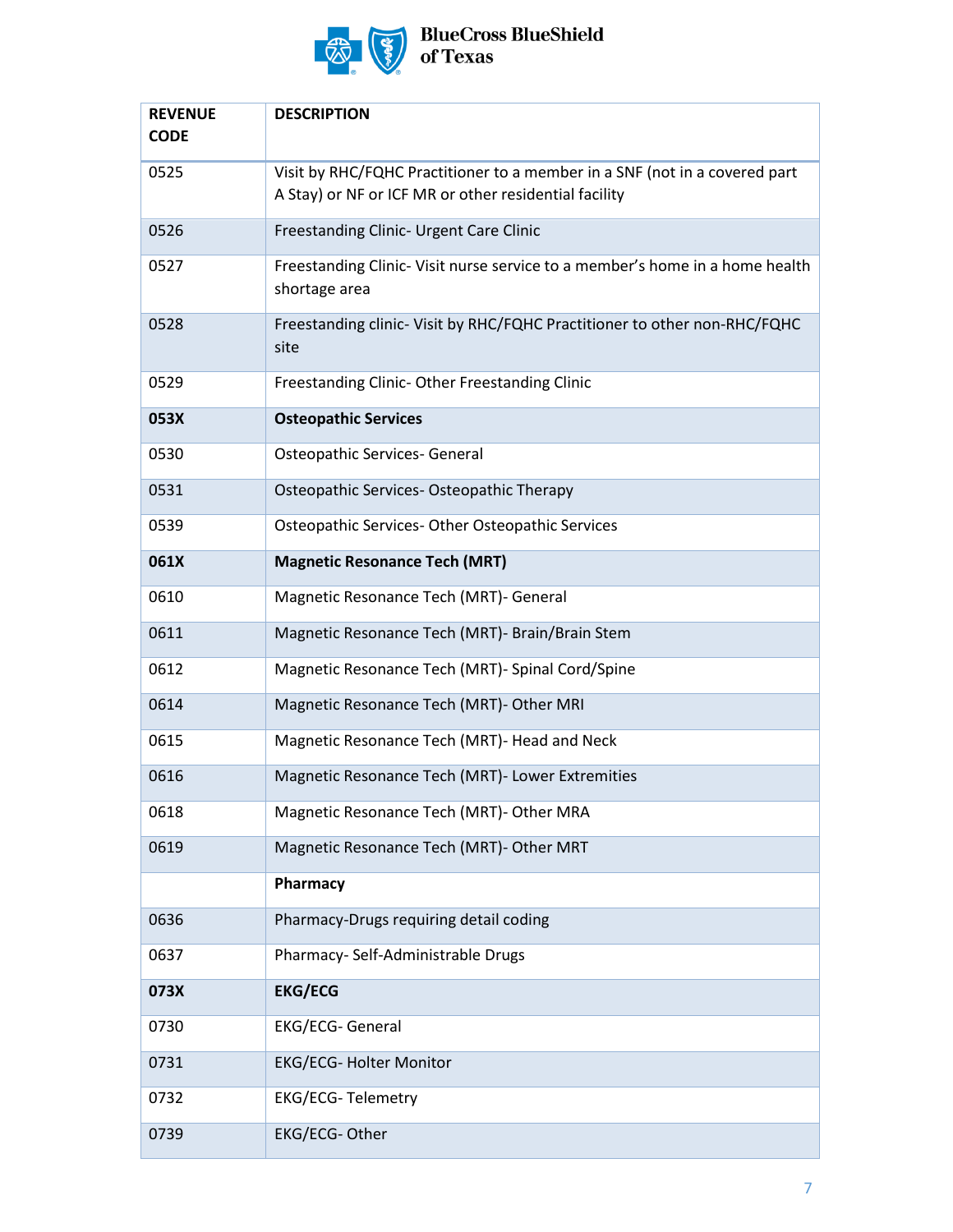

| <b>REVENUE</b><br><b>CODE</b> | <b>DESCRIPTION</b>                                                      |
|-------------------------------|-------------------------------------------------------------------------|
| 074X                          | <b>EEG</b>                                                              |
| 0740                          | <b>EEG- General</b>                                                     |
| 075X                          | <b>Gastrointestinal Services</b>                                        |
| 0750                          | <b>Gastrointestinal Services- General</b>                               |
| 0760                          | <b>Specialty Services-General</b>                                       |
| 0761                          | Specialty Services-Treatment room                                       |
| 0769                          | <b>Specialty Services-Other</b>                                         |
| 0771                          | <b>Preventive Services- Vaccine Administration</b>                      |
| 078X                          | <b>Telemedicine</b>                                                     |
| 0780                          | Telemedicine-General                                                    |
| 079X                          | <b>Extra-Corp Shock Wave Therapy</b>                                    |
| 0790                          | Extra-Corp Shock Wave Therapy- General                                  |
| 090X                          | <b>Psychiatric/Psychological Trt</b>                                    |
| 0900                          | Psychiatric/Psychological Trt- General                                  |
| 0901                          | Psychiatric/Psychological Trt- Electroshock                             |
| 0902                          | Psychiatric/Psychological Trt- Milieu Therapy                           |
| 0903                          | Psychiatric/Psychological Trt- Play Therapy                             |
| 0904                          | Psychiatric/Psychological Trt- Activity Therapy                         |
| 0905                          | Psychiatric/Psychological Trt- Intensive Outpatient Svcs Psychiatric    |
| 0906                          | Psychiatric/Psychological Trt- Chemical Dependency                      |
| 0907                          | Psychiatric/Psychological Trt- Community BH Program- Day Treatment      |
| 091X                          | <b>Psychiatric/Psychological Svcs</b>                                   |
| 0911                          | Psychiatric/Psychological Svcs-Rehabilitation                           |
| 0912                          | Psychiatric/Psychological Svcs- Partial Hospitalization- Less Intensive |
| 0913                          | Psychiatric/Psychological Svcs- Partial Hospitalization- Intensive      |
| 0914                          | Psychiatric/Psychological Svcs- Individual Therapy                      |
| 0915                          | Psychiatric/Psychological Svcs- Group Therapy                           |
| 0916                          | Psychiatric/Psychological Svcs- Family Therapy                          |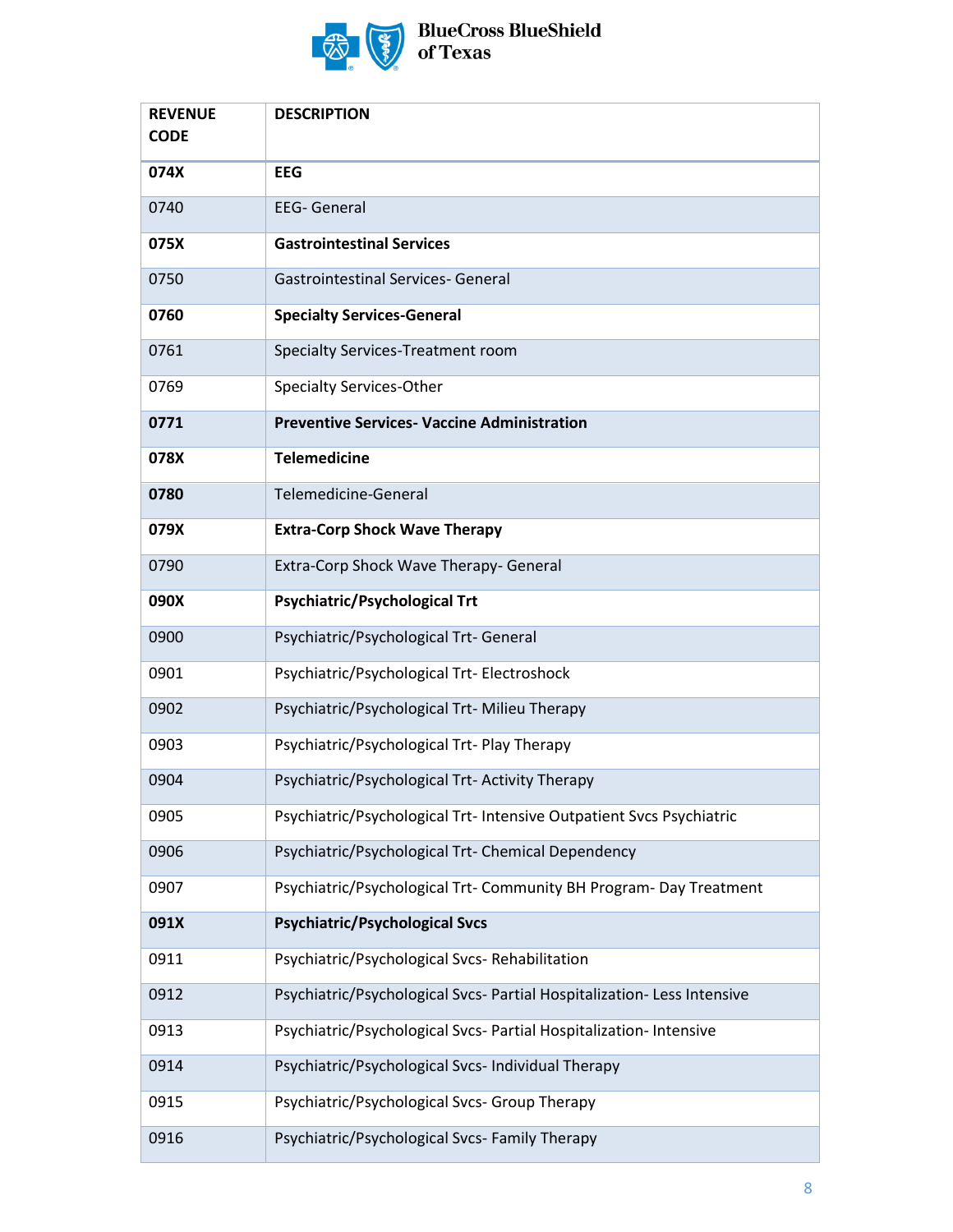

# BlueCross BlueShield<br>of Texas

| <b>REVENUE</b><br><b>CODE</b> | <b>DESCRIPTION</b>                                               |  |  |  |  |  |
|-------------------------------|------------------------------------------------------------------|--|--|--|--|--|
| 0917                          | Psychiatric/Psychological Svcs-Biofeedback                       |  |  |  |  |  |
| 0918                          | Psychiatric/Psychological Svcs-Testing                           |  |  |  |  |  |
| 0919                          | Psychiatric/Psychological Svcs- BH Treatments                    |  |  |  |  |  |
| 092X                          | <b>Other Diagnostic Services</b>                                 |  |  |  |  |  |
| 0920                          | <b>Other Diagnostic Services- General</b>                        |  |  |  |  |  |
| 0921                          | Other Diagnostic Services- Peripheral Vascular Lab               |  |  |  |  |  |
| 0922                          | Other Diagnostic Services- Electromyelogram                      |  |  |  |  |  |
| 0923                          | Other Diagnostic Services-Pap Smear                              |  |  |  |  |  |
| 0924                          | Other Diagnostic Services- Allergy Test                          |  |  |  |  |  |
| 0925                          | <b>Other Diagnostic Services- Pregnancy Test</b>                 |  |  |  |  |  |
| 0929                          | Other Diagnostic Services-Other                                  |  |  |  |  |  |
|                               | <b>Other Therapeutic Services</b>                                |  |  |  |  |  |
| 0941                          | <b>Other Therapeutic Services- Recreation RX</b>                 |  |  |  |  |  |
| 0942                          | Other Therapeutic Services- Education training                   |  |  |  |  |  |
| 0944                          | Other Therapeutic Services- Drug rehabilitation                  |  |  |  |  |  |
| 0949                          | Other Therapeutic Services- Additional RX SVS                    |  |  |  |  |  |
| 095X                          | <b>Other Therapeutic Services- (Extension of 940x)</b>           |  |  |  |  |  |
| 0951                          | Other Therapeutic Services-Athletic training (Extension of 940x) |  |  |  |  |  |
| 0952                          | Other Therapeutic Services-Kinesiotherapy (Extension of 940x)    |  |  |  |  |  |

Providers should refer to their contract for additional revenue codes that may not be listed above but are required to be submitted on claims with corresponding HCPCS or CPT, as well as revenue codes that require NDC. The codes outlined in this policy will be updated as needed.

• For voluntary reporting and clinical encounter purposes, NDC information may be submitted with the related revenue or CPT/HCPCS codes as additional information when NDC information is not contractually required.